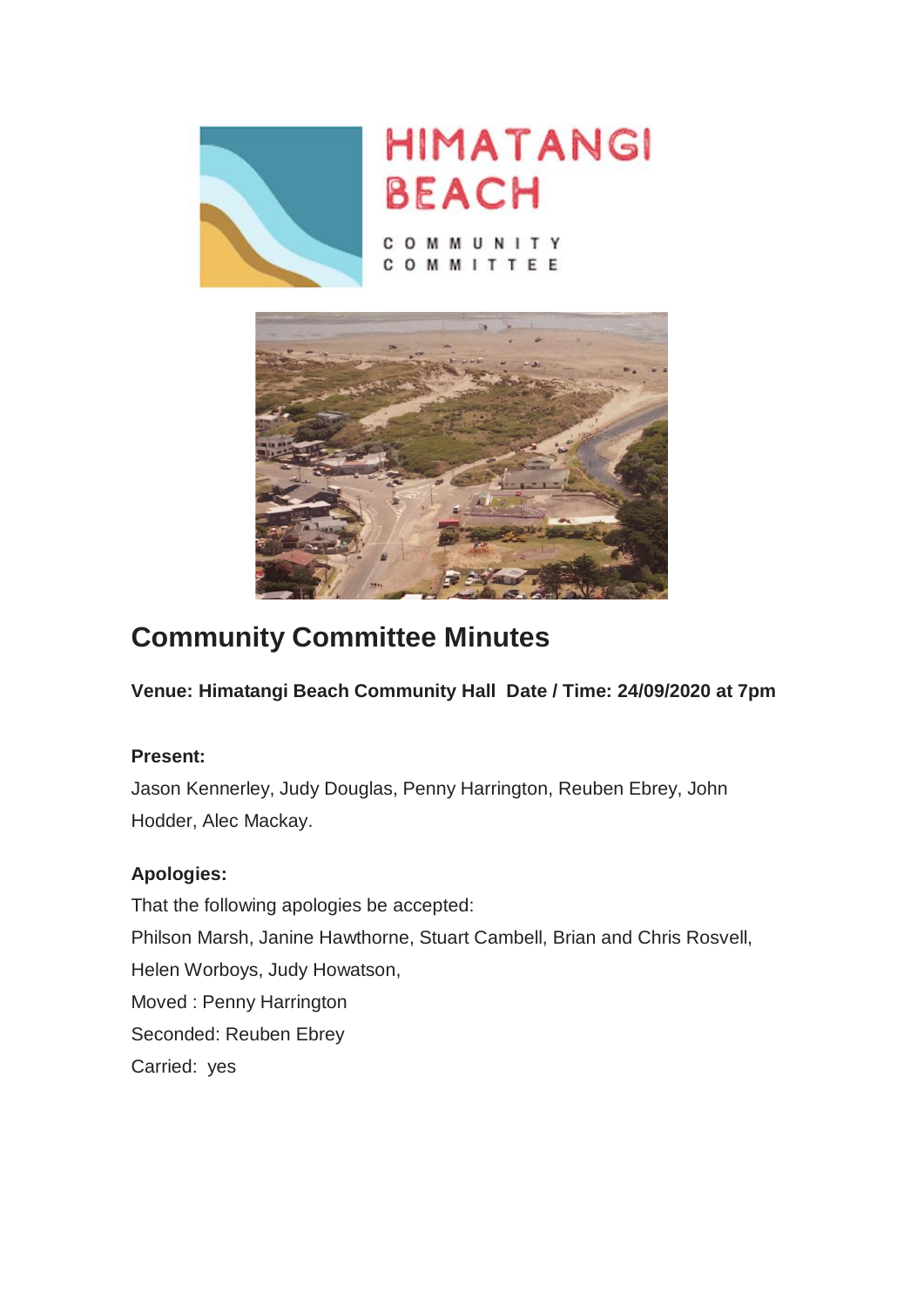#### **Correspondence:**

#### **Inward:**

- Email from Janine Hawthorn about Waitangi Day Fund
- Email from rec services about bollards
- Email from James about "no Parking"lines
- Email from Mike Vincent about waste water.

#### **Outward:**

Moved: Jason Kennerley Seconded: Penny Harrington Carried: Yes

# **Confirmation of Previous Minutes:**

That the minutes from the previous meeting held on 16th April be accepted as a true and correct record.

Moved: Jason Kennerley Seconded: Penny Harrington Moved: yes

# **Matters Arising:**

#### **No parking lines:**

The library and medical centre have had people parking with trailers in front of the door to these buildings. James wants to meet with Jason and Penny tomorrow to discuss road markings to make it clear to people there is no parking in this area.

Action: Penny/Jason

#### **Bollards:**

The roading team have said that the bollards will all need a hole drilled through them to make them frangible. This will alter the price of the bollard project. Jason will contact Duncan and James from rec services to have a meeting and discuss. The committee discussed now doing the project in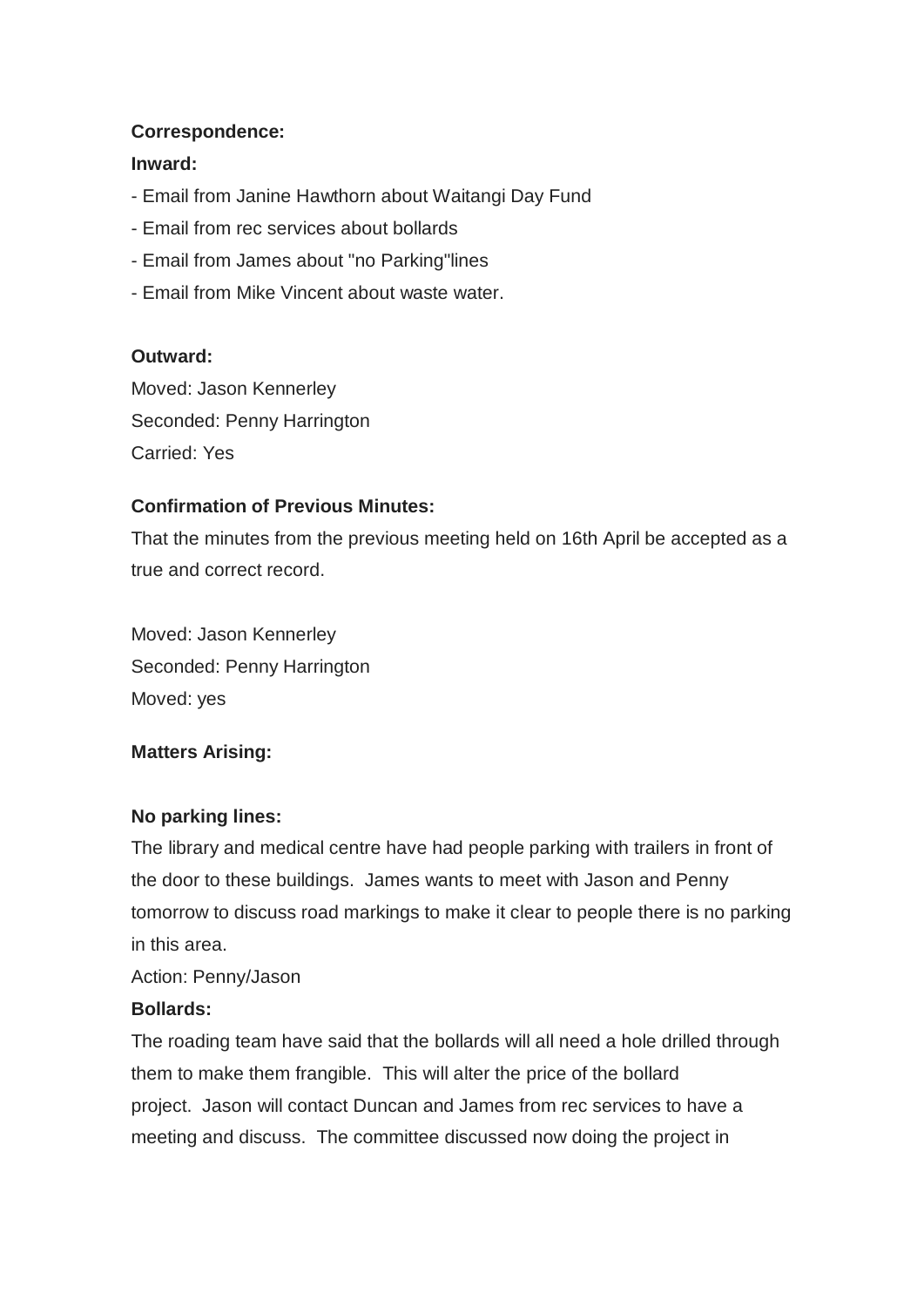sections so that the costs can be managed better. Action: Jason

#### **New Secretary:**

Reuben has retired from the committee. Penny has taken over the secretary position.

Action: Penny

# **Thanks to Reuben:**

The committee would like to thank Reuben for the work he has done around the community.

# **Surf Club Bollards:**

The surf club would like the committee to approach the council about having removable bollards/posts to block traffic when the surf club is operational.

# **Doggy Doo bin:**

The new doggy Doo bin by the fire station has been happily received. The committee would like to thank the council for installing this.

# **Recycling Centre:**

The containers at the recycling centre have been moved closer to the centre of the area. This has achieved nothing towards getting the glass bins back from the footpath where they spill broken glass onto the footpath. This foot park is used by families walking from the playground to the beach where children are often not wearing shoes. This is a serious health and safety issue that the committee feels needs urgent attention. The solution would be to extend the rear of the recycling centre back 5m so all the bins can fit inside the area designated for recycling.

# **Community Facilities Strategy:**

Over the last 12 months, MDC has been developing a Community Facilities Strategy. This strategy is currently out for consultation and has been developed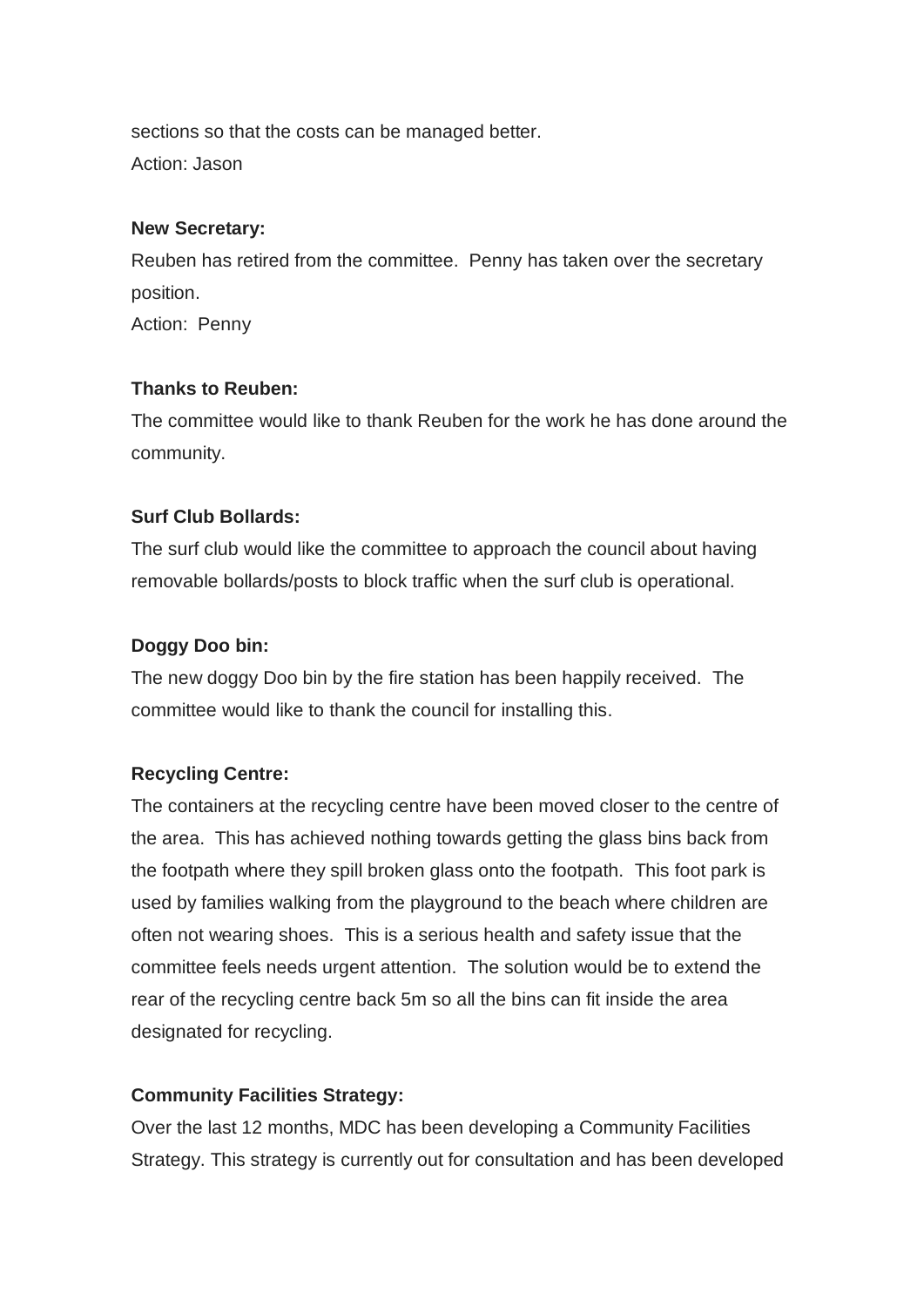to provide a robust, strategic and long term approach for facilities. This allows Council to take the opportunity to plan for facilities that meet our community's needs now and into the future.

Council understands decisions made around our community facilities such as halls can be complex – the draft strategy provides a framework to support transparent and consistent decision making processes to manage this diverse network of facilities.

We would welcome your feedback on the draft strategy and this can be found at - [https://www.mdc.govt.nz/Home/Our-News/Community-Facilities-Strategy](https://himatangibeach.us18.list-manage.com/track/click?u=1c78a1baab9e5b2d5211844df&id=68ae727ed3&e=a33be0c1f6) Submissions close 5 pm, Friday 16<sup>th</sup> October 2020.

#### **Waitangi Day Fund.**

Letter from the Prime Minister.

#### Tēnā koe Richard

Marking Waitangi Day in your community

Waitangi Day is a time for reflection on the bicultural foundations of our modern nation and how we value the contribution of all cultures who are represented in New Zealand today, both tangata whenua and tangata tiriti. Waitangi Day commemorations are important to the growth of our national identity for bringing people together in acknowledgement of our shared histories. This is a day that should be commemorated not only at Waitangi, where the Treaty was first signed, but throughout the country, to recognise that the Treaty itself travelled, and that its impact is part of the fabric of our entire nation. In many centres annual Waitangi Day events are well established and enjoyed by thousands of New Zealanders. However, there are some parts of the country where people do not have the opportunity to participate in such events. I encourage local councils, iwi and community groups to work together to design and run events to commemorate Waitangi Day in 2021. It is my hope that we will see events organised throughout the country so that all New Zealanders have the opportunity to participate in an event on Waitangi Day, or on the local anniversary of the Treaty's signing. The Commemorating Waitangi Day Fund provides funding for events that commemorate the signing of te Tiriti o Waitangi.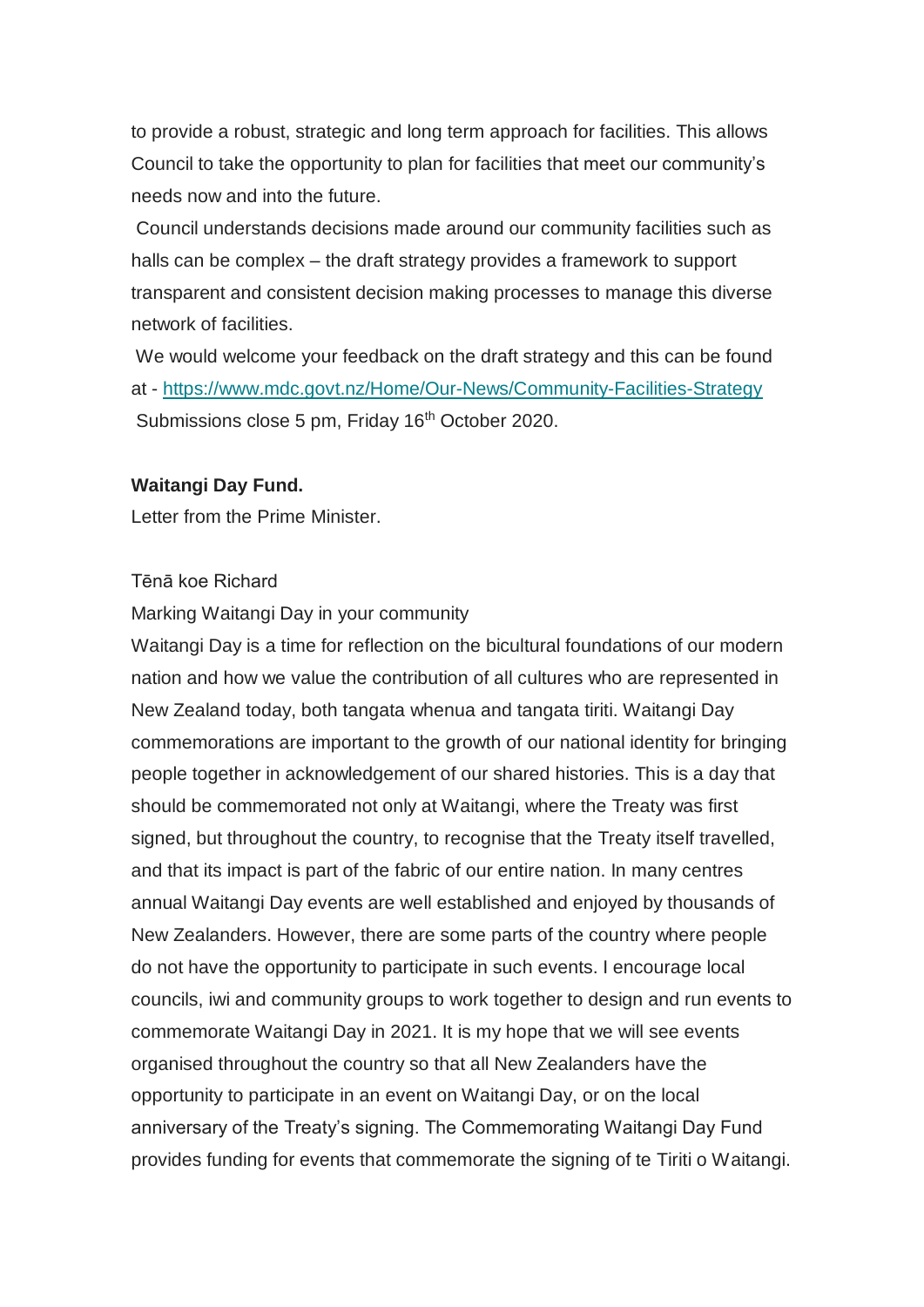Applications for the Commemorating Waitangi Day Fund are now open, and must be submitted by Monday 19 October 2020. For more information on the Fund criteria, please visit the Ministry for Culture and Heritage's website: mch.govt.nz/funding-nz-culture/ministry-grants-awards/commemoratingwaitangi-day-fund. For events in 2021, applicants to the Commemorating Waitangi Day Fund will also be asked to consider and demonstrate how they will give effect to the Ministry of Health guidelines for organisers and attendees of gatherings at the different COVID-19 Alert Levels. I look forward to hearing about all the exciting events that are being planned for Waitangi Day 2021.

#### **Letter from Mike Vincent:**

The committee will wait until there are public submissions before discussing the waste water options from Palmerston North.

#### **Finances:**

Project fund: \$16197.58 Streetscaping and Beautification \$10000 for tennis court redevelopment. Moved : Reuben Seconded:Jason Carried: Yes

#### **Community Plan:**

Review of community Plan Projects ( whats been completed, whats been planned, timeline, issues, actions) Committee to rank order of priority for projects. MDC Community Project funding

Balance: \$ 26197.58

# **Surf Club Report:**

The surf club is in a strong position in regards to equipment with donations of a new IRB from the lions club and the Manawatu 4WD club. The club also has a